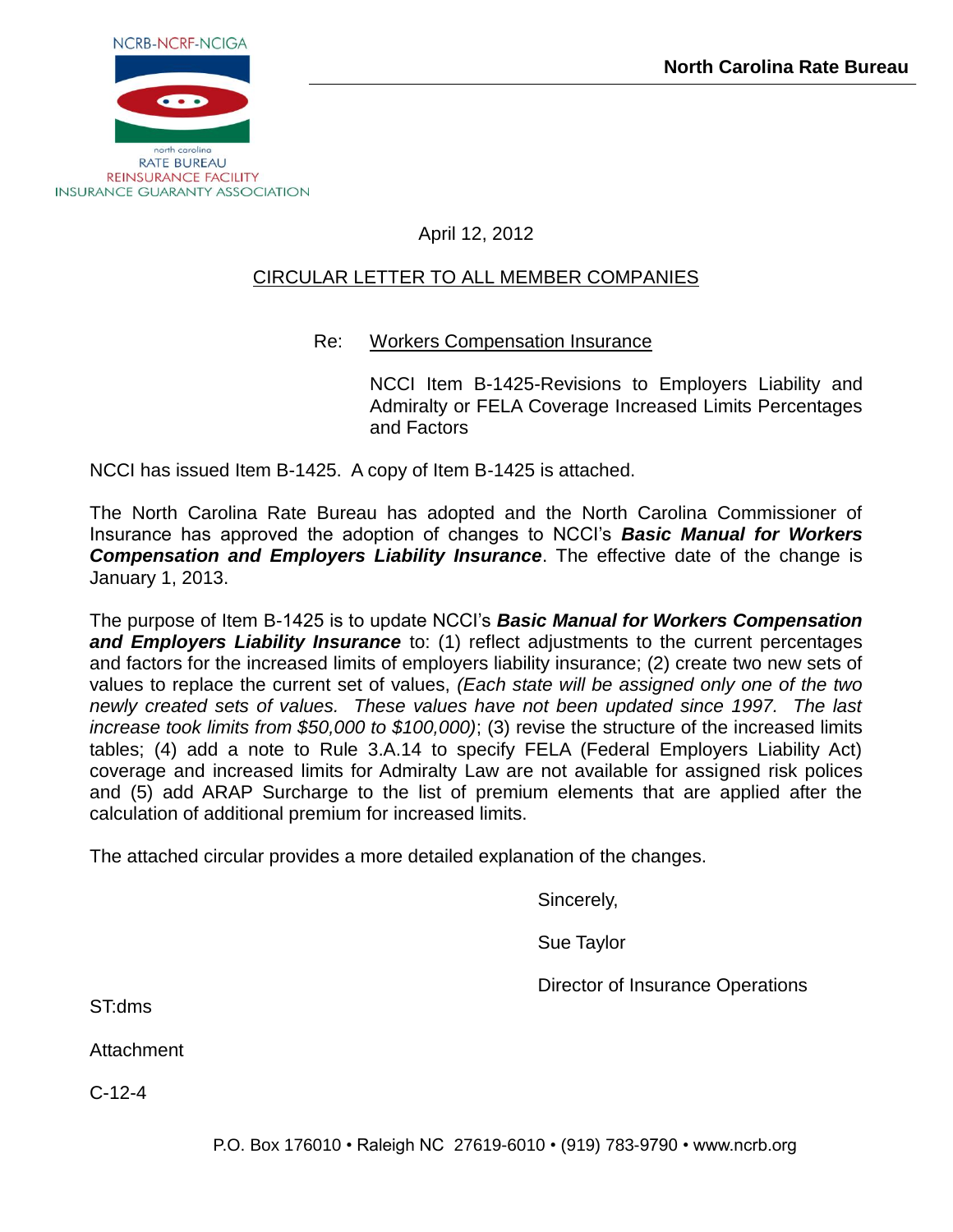### **FILING MEMORANDUM**

### **ITEM B-1425—REVISIONS TO EMPLOYERS LIABILITY AND ADMIRALTY OR FELA COVERAGE INCREASED LIMITS PERCENTAGES AND FACTORS**

### **(To be effective 12:01 a.m. on January 1, 2013, applicable to new and renewal voluntary and assigned risk policies.)**

### **PURPOSE**

This item:

- • Replaces the present percentages and factors for increased limits of employers liability insurance with two new sets of values
- •Revises the structure of the tables containing these percentages and factors
- •Adds rules for increased limits pertaining to assigned risk policies

## **BACKGROUND**

Increased limits percentages and factors are used to determine the premium when the limits of employers liability insurance are increased by endorsement. The increased limits percentages and factors for employers liability insurance were last adjusted in 1997 with the implementation of Item B-1337—Employers Liability and Admiralty/FELA Increased Limits. As part of Item B-1337, the standard or basic limit of employers liability insurance per occurrence was increased from \$50,000 to \$100,000.

In most states, the Admiralty or FELA table of increased limits factors was last adjusted in 2000 with the filing of Item B-1366—Revisions to Admiralty and Federal Employers Liability Act Classifications. The standard limit of \$100,000 for Admiralty or FELA was also introduced within Item B-1366.

The increased limits percentages and factors for employers liability insurance are located in Appendix C of NCCI's *Basic Manual for Workers Compensation and Employers Liability Insurance* (*Basic Manual*). Currently, the tables in Appendix C display percentages for increased limits of up to \$50 million for employer liability insurance and up to \$25 million for Admiralty/FELA coverage. A portion of the increased limits percentages and factors is also shown in Rule 3-A-14 of NCCI's *Basic Manual*.

## **PROPOSAL**

It is proposed that:

- 1. Present increased limits percentages and factors for employers liability insurance, Admiralty, and FELA coverage be adjusted.
- 2. Increased limits tables for employers liability insurance, Admiralty, and FELA coverage be revised to show values for limits no greater than \$10 million because employers liability claims data reported to NCCI is very minimal beyond \$10 million, and there are few workers compensation policies sold with employers liability limits greater than \$10 million.
- 3. States are assigned to one of two sets of values for employers liability insurance increased limits based on actuarial analyses of their historical loss experience. The analyses suggest that there are discernible differences across states as measured by employers liability losses as <sup>a</sup> percentage of total workers compensation losses. Upon approval of this item, the current Table 1, in which the current increased limits percentages are published, will be replaced with <sup>a</sup> new Table 1.

The enclosed materials are copyrighted materials of the National Council on Compensation Insurance, Inc. ("NCCI"). The use of these materials<br>may be governed by a separate contractual agreement between NCCI and its license Unless permitted by NCCI, you may not copy, create derivative works (by way of example, create or supplement your own works, databases, software, publications, manuals, or other materials), display, perform, or use the materials, in whole or in part, in any media. Such actions taken by you, or by your direction, may be in violation of federal copyright and other commercial laws. NCCI does not permit or acquiesce such use of its materials. In the event such use is contemplated or desired, please contact NCCI's Legal Department for permission.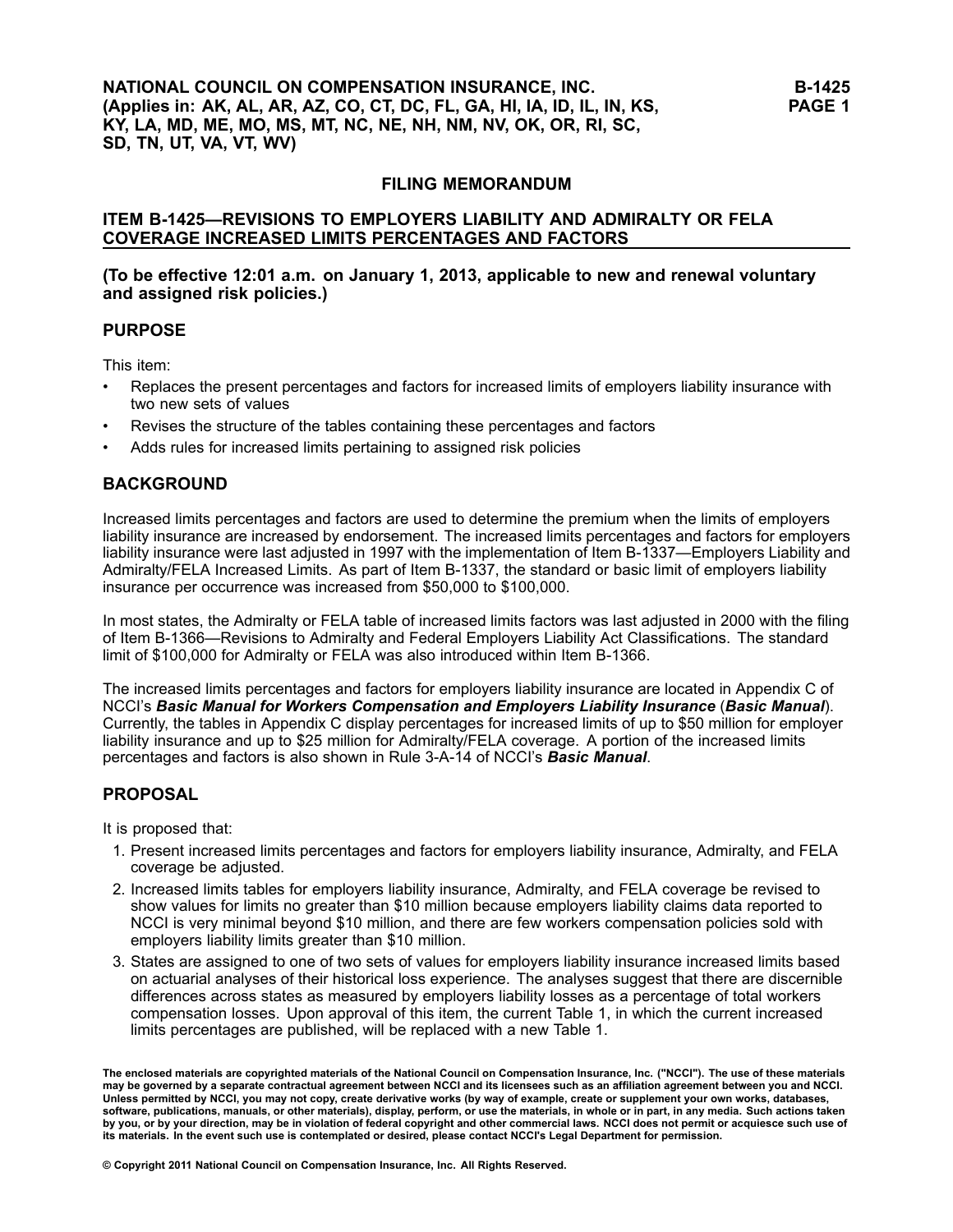### **NATIONAL COUNCIL ON COMPENSATION INSURANCE, INC. (Applies in: AK, AL, AR, AZ, CO, CT, DC, FL, GA, HI, IA, ID, IL, IN, KS, KY, LA, MD, ME, MO, MS, MT, NC, NE, NH, NM, NV, OK, OR, RI, SC, SD, TN, UT, VA, VT, WV)**

### **FILING MEMORANDUM**

## **ITEM B-1425—REVISIONS TO EMPLOYERS LIABILITY AND ADMIRALTY OR FELA COVERAGE INCREASED LIMITS PERCENTAGES AND FACTORS**

- 4. The format of the Increased Limits Percentages table of Appendix C of NCCI's *Basic Manual* be modified to include the minimum premium amounts within the same published table as the increased limits percentages.
- 5. New rules specific to residual market policies be added to address the fact that FELA coverage and increased limits for Admiralty Law are not available for assigned risk policies.

#### **Alabama Specific Proposal:**

NCCI proposes that Alabama adopt the following changes to NCCI's *Basic Manual*:

- 1. Adopt <sup>a</sup> state exception to the table in Rule 3-A-14-b(1) to reflect the values in the newly proposed state exception to Table 1 in Appendix C.
- 2. Adopt <sup>a</sup> state exception to Table 1 in Appendix C.

#### **Alaska Specific Proposal:**

NCCI proposes that Alaska discontinue its state exceptions to the tables in NCCI's *Basic Manual* Rule 3-A-14-b(1) and Rule 3-A-14-b(4), and adopt the nationally proposed tables in Rule 3-A-14 and Appendix C.

#### **Arizona Specific Proposal:**

NCCI proposes that Arizona discontinue its state exceptions to the tables in NCCI's *Basic Manual* Rule 3-A-14-b(1) and Rule 3-A-14-b(4), and adopt the nationally proposed tables in Rule 3-A-14 and Appendix C.

#### **Arkansas Specific Proposal:**

NCCI proposes that Arkansas retain its state exception to NCCI's *Basic Manual* Rule 3-A-14-b(2).

#### **Florida Specific Proposal:**

NCCI proposes that Florida adopt the following changes to NCCI's *Basic Manual*:

- 1. Discontinue its state exceptions to the tables in Rule 3-A-14-a(2) and Rule 3-A-14-b(4), and adopt the nationally proposed tables in Rule 3-A-14 and Appendix C.
- 2. Discontinue its state exception standard limit of coverage for Admiralty or FELA of \$25,000, and adopt the national standard limit of \$100,000.
- 3. Amend the data in the tables in Rule 3-A-14-b(1) and Rule 3-A-14-b(2) to reflect the values in the newly proposed state exception to Table 1 in Appendix C.
- 4. Discontinue its state exceptions to Tables 1 and 1A and the Increased Limits Factors tables in Appendix C, and adopt the newly proposed state exception to Table 1 and Increased Limits Factors.

#### **Georgia Specific Proposal:**

NCCI proposes that Georgia discontinue its state exceptions to the tables in NCCI's *Basic Manual* Rule 3-A-14-b(1) and Rule 3-A-14-b(4), and adopt the nationally proposed tables in Rule 3-A-14 and Appendix C.

The enclosed materials are copyrighted materials of the National Council on Compensation Insurance, Inc. ("NCCI"). The use of these materials may be governed by a separate contractual agreement between NCCI and its licensees such as an affiliation agreement between you and NCCI. Unless permitted by NCCI, you may not copy, create derivative works (by way of example, create or supplement your own works, databases, software, publications, manuals, or other materials), display, perform, or use the materials, in whole or in part, in any media. Such actions taken by you, or by your direction, may be in violation of federal copyright and other commercial laws. NCCI does not permit or acquiesce such use of its materials. In the event such use is contemplated or desired, please contact NCCI's Legal Department for permission.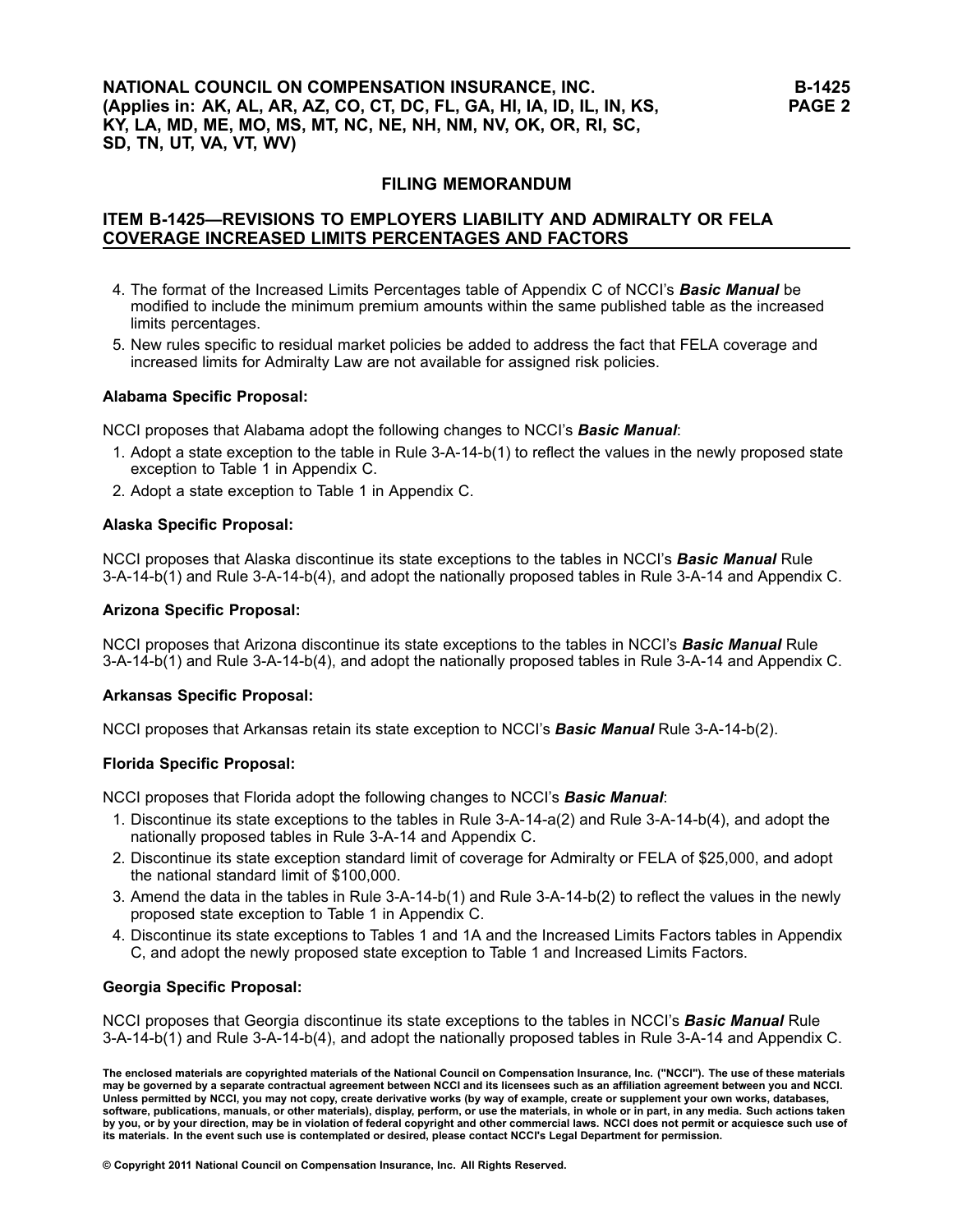### **FILING MEMORANDUM**

### **ITEM B-1425—REVISIONS TO EMPLOYERS LIABILITY AND ADMIRALTY OR FELA COVERAGE INCREASED LIMITS PERCENTAGES AND FACTORS**

#### **Hawaii Specific Proposal:**

NCCI proposes that Hawaii adopt the following changes in NCCI's *Basic Manual*:

- 1. Discontinue its state exceptions to the tables in Rule 3-A-14-a(2), Rule 3-A-14-b(1), and Rule 3-A-14-b(4), and adopt the nationally proposed tables in Rule 3-A-14.
- 2. Discontinue its state exception standard limit of coverage for Admiralty or FELA of \$25,000, and adopt the national standard limit of \$100,000.
- 3. Discontinue its state exceptions to Tables 1A and 2 in Appendix C, and adopt the nationally proposed Tables 1 and 2.

#### **Illinois Specific Proposal:**

NCCI proposes that Illinois adopt the following changes in NCCI's *Basic Manual*:

- 1. Adopt <sup>a</sup> state exception to the table in Rule 3-A-14-b(1) to reflect the values in the newly proposed state exception to Table 1 in Appendix C.
- 2. Retain its state exception to Rule 3-A-14-b(3).
- 3. Adopt <sup>a</sup> state exception to Table 1 in Appendix C.

#### **Louisiana Specific Proposal:**

NCCI proposes that Louisiana adopt the following changes in NCCI's *Basic Manual*:

- 1. Adopt <sup>a</sup> state exception to the table in Rule 3-A-14-b(1) to reflect the values in the newly proposed state exception to Table 1 in Appendix C.
- 2. Discontinue its state exception to the table in Rule 3-A-14-b(4), and adopt the nationally proposed table in Rule 3-A-14-b(4).
- 3. Adopt <sup>a</sup> state exception to Table 1 in Appendix C.
- 4. Discontinue its state exception to Table 2 in Appendix C, and adopt the nationally proposed Table 2.

#### **Missouri Specific Proposal:**

NCCI proposes that Missouri adopt the following changes in NCCI's *Basic Manual*:

- 1. Discontinue its state exception to the table in Rule 3-A-14-b(1), and adopt the nationally proposed table in Rule 3-A-14.
- 2. Discontinue its state exception to Tables 1 and 1A in Appendix C, and adopt the nationally proposed Table 1.

#### **Nebraska Specific Proposal:**

NCCI proposes that Nebraska retain its state exception to NCCI's *Basic Manual* Rule 3-A-14-b(1).

The enclosed materials are copyrighted materials of the National Council on Compensation Insurance, Inc. ("NCCI"). The use of these materials may be governed by a separate contractual agreement between NCCI and its licensees such as an affiliation agreement between you and NCCI. Unless permitted by NCCI, you may not copy, create derivative works (by way of example, create or supplement your own works, databases, software, publications, manuals, or other materials), display, perform, or use the materials, in whole or in part, in any media. Such actions taken by you, or by your direction, may be in violation of federal copyright and other commercial laws. NCCI does not permit or acquiesce such use of its materials. In the event such use is contemplated or desired, please contact NCCI's Legal Department for permission.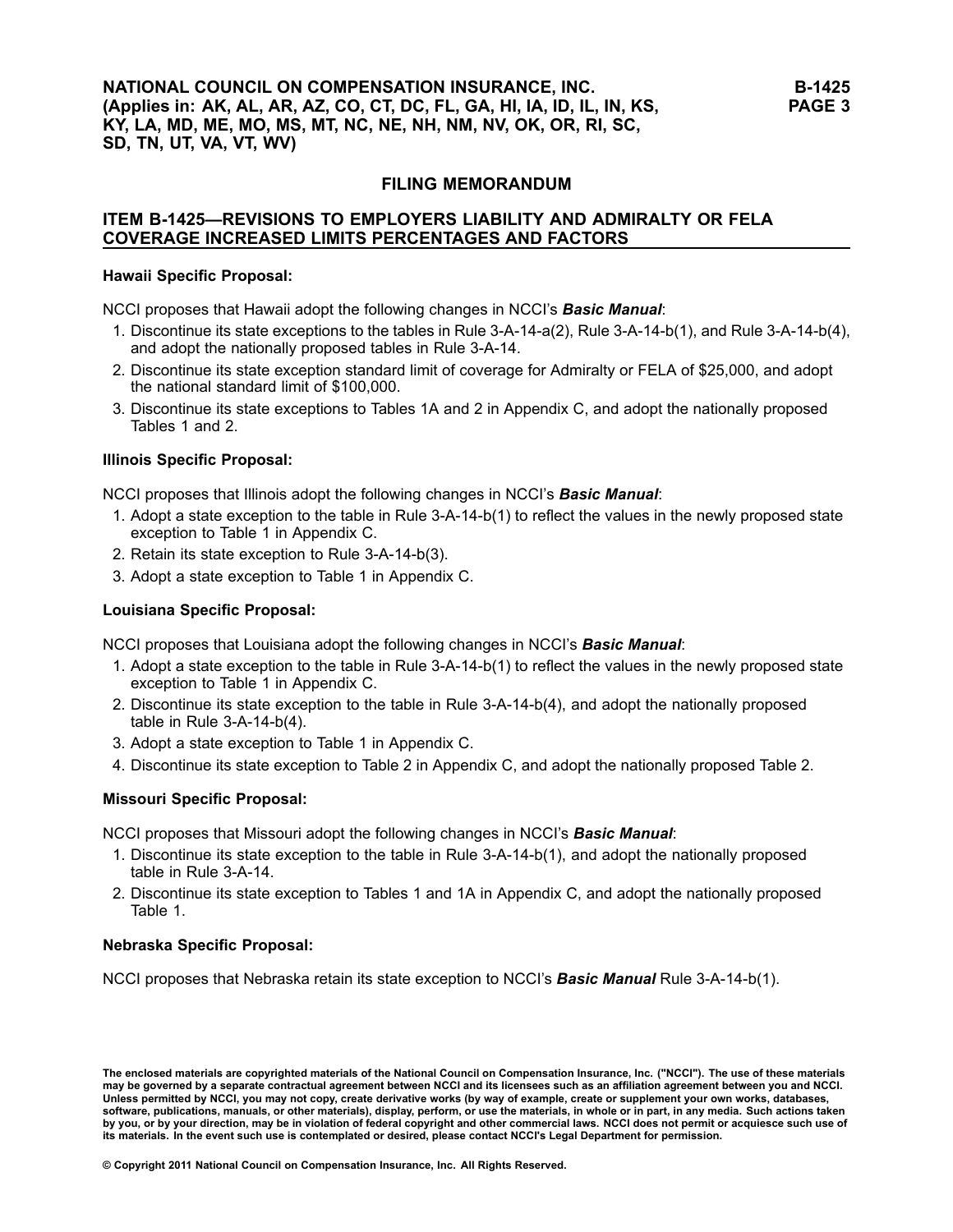### **NATIONAL COUNCIL ON COMPENSATION INSURANCE, INC. (Applies in: AK, AL, AR, AZ, CO, CT, DC, FL, GA, HI, IA, ID, IL, IN, KS, KY, LA, MD, ME, MO, MS, MT, NC, NE, NH, NM, NV, OK, OR, RI, SC, SD, TN, UT, VA, VT, WV)**

### **FILING MEMORANDUM**

## **ITEM B-1425—REVISIONS TO EMPLOYERS LIABILITY AND ADMIRALTY OR FELA COVERAGE INCREASED LIMITS PERCENTAGES AND FACTORS**

#### **Oklahoma Specific Proposal:**

NCCI proposes that Oklahoma adopt the following changes in NCCI's *Basic Manual*:

- 1. Adopt <sup>a</sup> state exception to the table in Rule 3-A-14-b(1) to reflect the values in the newly proposed state exception to Table 1 in Appendix C.
- 2. Adopt <sup>a</sup> state exception to Table 1 in Appendix C.

#### **Oregon Specific Proposal:**

NCCI proposes that Oregon adopt the following changes in NCCI's *Basic Manual*:

- 1. Retain its state exception to the table in Rule 3-A-14-a.
- 2. Amend the table in Rule 3-A-14-b(1) to reflect the values in the newly proposed state exception to Table 1 in Appendix C.
- 3. Discontinue its state exceptions to Tables 1 and 1A in Appendix C, and adopt the newly proposed state exception to Table 1.

#### **Tennessee Specific Proposal:**

NCCI proposes that Tennessee adopt the following changes in NCCI's *Basic Manual*:

- 1. Adopt <sup>a</sup> state exception to the table in Rule 3-A-14-b(1) to reflect the values in the newly proposed state exception to Table 1 in Appendix C.
- 2. Amend the data in the table in Rule 3-A-14-b(2).
- 3. Adopt <sup>a</sup> state exception to Table 1 in Appendix C.

### **Virginia Specific Proposal:**

NCCI proposes that Virginia adopt the following changes in NCCI's *Basic Manual*:

- 1. Discontinue its state exceptions to the tables in Rule 3-A-14-a(2), Rule 3-A-14-b(1), and Rule 3-A-14-b(4), and adopt the nationally proposed tables in Rule 3-A-14.
- 2. Discontinue its state exception standard limit of coverage for Admiralty or FELA of \$25,000, and adopt the national standard limit of \$100,000.
- 3. Retain its state exception to Rule 3-A-14-b(2).
- 4. Update the descriptions for several classification codes that contain standard limits information. The codes are 6702, 6703, 6704, 7016, 7024, 7038, 7046, 7047, 7050, 7090, 7098, 7099, 7151, 7152, 7153, 7333, 7335, 7337, 7394, 7395, 7398, 8734, 8737, 8738, 8805, 8814, and 8815. These classifications also contain references to other states that will be eliminated.

The enclosed materials are copyrighted materials of the National Council on Compensation Insurance, Inc. ("NCCI"). The use of these materials may be governed by a separate contractual agreement between NCCI and its licensees such as an affiliation agreement between you and NCCI. Unless permitted by NCCI, you may not copy, create derivative works (by way of example, create or supplement your own works, databases, software, publications, manuals, or other materials), display, perform, or use the materials, in whole or in part, in any media. Such actions taken by you, or by your direction, may be in violation of federal copyright and other commercial laws. NCCI does not permit or acquiesce such use of its materials. In the event such use is contemplated or desired, please contact NCCI's Legal Department for permission.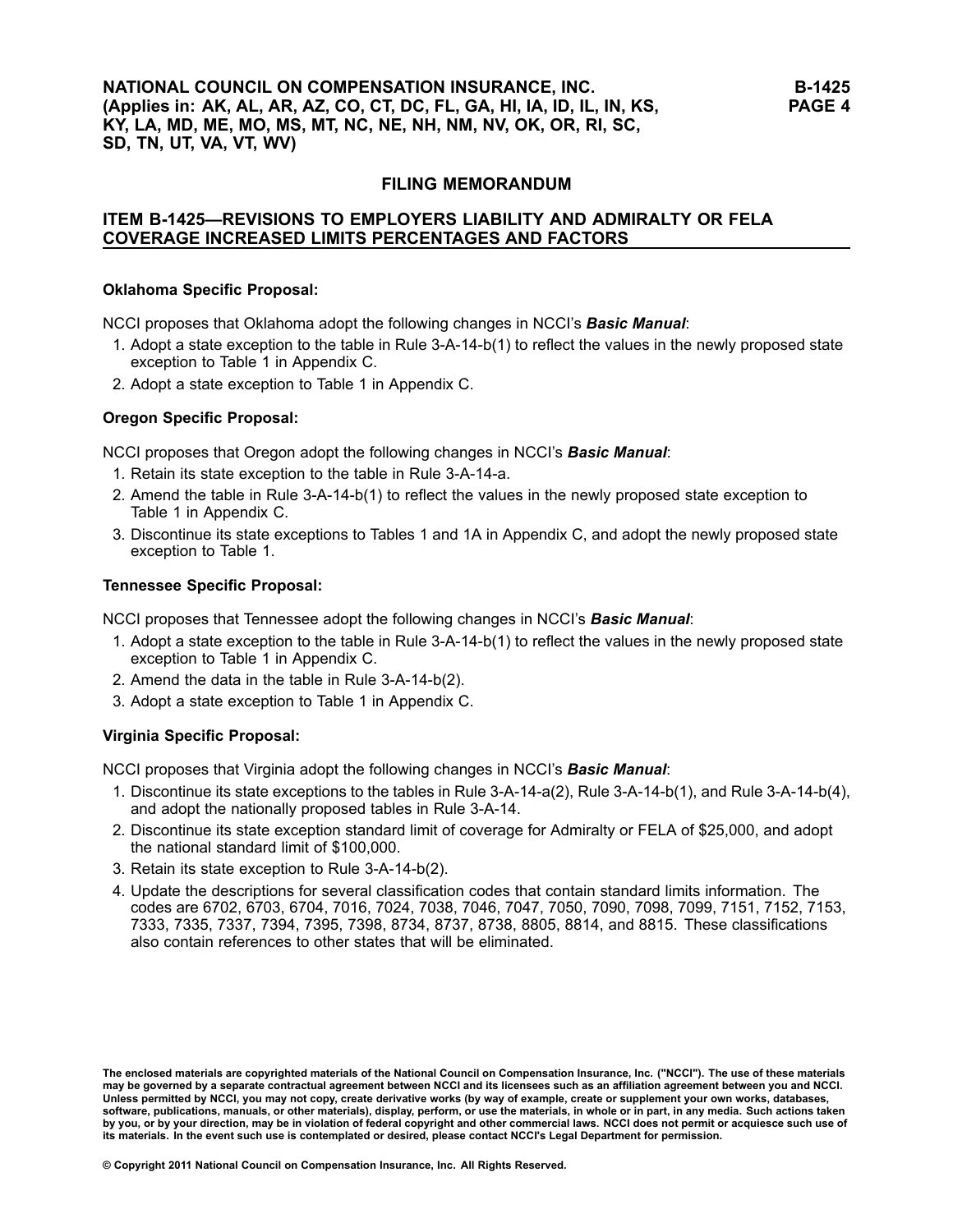### **FILING MEMORANDUM**

### **ITEM B-1425—REVISIONS TO EMPLOYERS LIABILITY AND ADMIRALTY OR FELA COVERAGE INCREASED LIMITS PERCENTAGES AND FACTORS**

#### **West Virginia Specific Proposal:**

NCCI proposes that West Virginia adopt the following changes in NCCI's *Basic Manual*:

- 1. Adopt <sup>a</sup> state exception to the table in Rule 3-A-14-b(1) to reflect the values in the newly proposed state exception to Table 1 in Appendix C.
- 2. Adopt <sup>a</sup> state exception to Table 1 in Appendix C.

#### **IMPACT**

This proposal to adjust the employers liability and Admiralty or FELA coverage increased limits percentages and factors will reduce increased limits premium for an insured that chooses to purchase higher limits in <sup>a</sup> state which currently uses the countrywide increased limits tables.

Employers liability increased limits premium and losses flow directly into NCCI's financial data Calls used for aggregate ratemaking. To ensure that an appropriate level of statewide premium is collected through the loss costs/rate filings, an adjustment may be needed in future loss costs/rate filings to achieve premium neutrality by contemplating both the statutory workers compensation system and the amount of premium derived from employers liability increased limits policies.

The revised structure of the increased limits tables will make it easier for users to obtain the information they need.

The rules regarding increased limits and assigned risk policies will provide clarification for existing rules in NCCI's *Basic Manual*.

#### **Florida Specific Impact:**

This proposal to adjust the increased limits percentages and factors may raise or lower premium for increased limits for an insured that chooses to purchase higher limits of employers liability insurance, depending upon which limit they purchase.

The standard limit of coverage for Admiralty or FELA is being proposed to increase from \$25,000 to \$100,000. This proposal to adjust the Admiralty or FELA coverage increased limits factors will increase premium for an insured that chooses to purchase higher limits on policies having Admiralty or FELA coverage.

Any insured that purchases an employers liability insurance policy without workers compensation insurance will see <sup>a</sup> premium increase if it chooses to purchase higher limits of insurance. Any insured that purchases the standard limit of coverage under an employers liability insurance policy without workers compensation insurance will not be impacted.

#### **Hawaii Specific Impact:**

The standard limit of coverage for Admiralty or FELA is being proposed to increase from \$25,000 to \$100,000. This proposal to adjust the Admiralty or FELA coverage increased limits factors will decrease premium for an insured that chooses to purchase higher limits on policies having Admiralty or FELA coverage.

The enclosed materials are copyrighted materials of the National Council on Compensation Insurance, Inc. ("NCCI"). The use of these materials may be governed by a separate contractual agreement between NCCI and its licensees such as an affiliation agreement between you and NCCI. Unless permitted by NCCI, you may not copy, create derivative works (by way of example, create or supplement your own works, databases, software, publications, manuals, or other materials), display, perform, or use the materials, in whole or in part, in any media. Such actions taken by you, or by your direction, may be in violation of federal copyright and other commercial laws. NCCI does not permit or acquiesce such use of its materials. In the event such use is contemplated or desired, please contact NCCI's Legal Department for permission.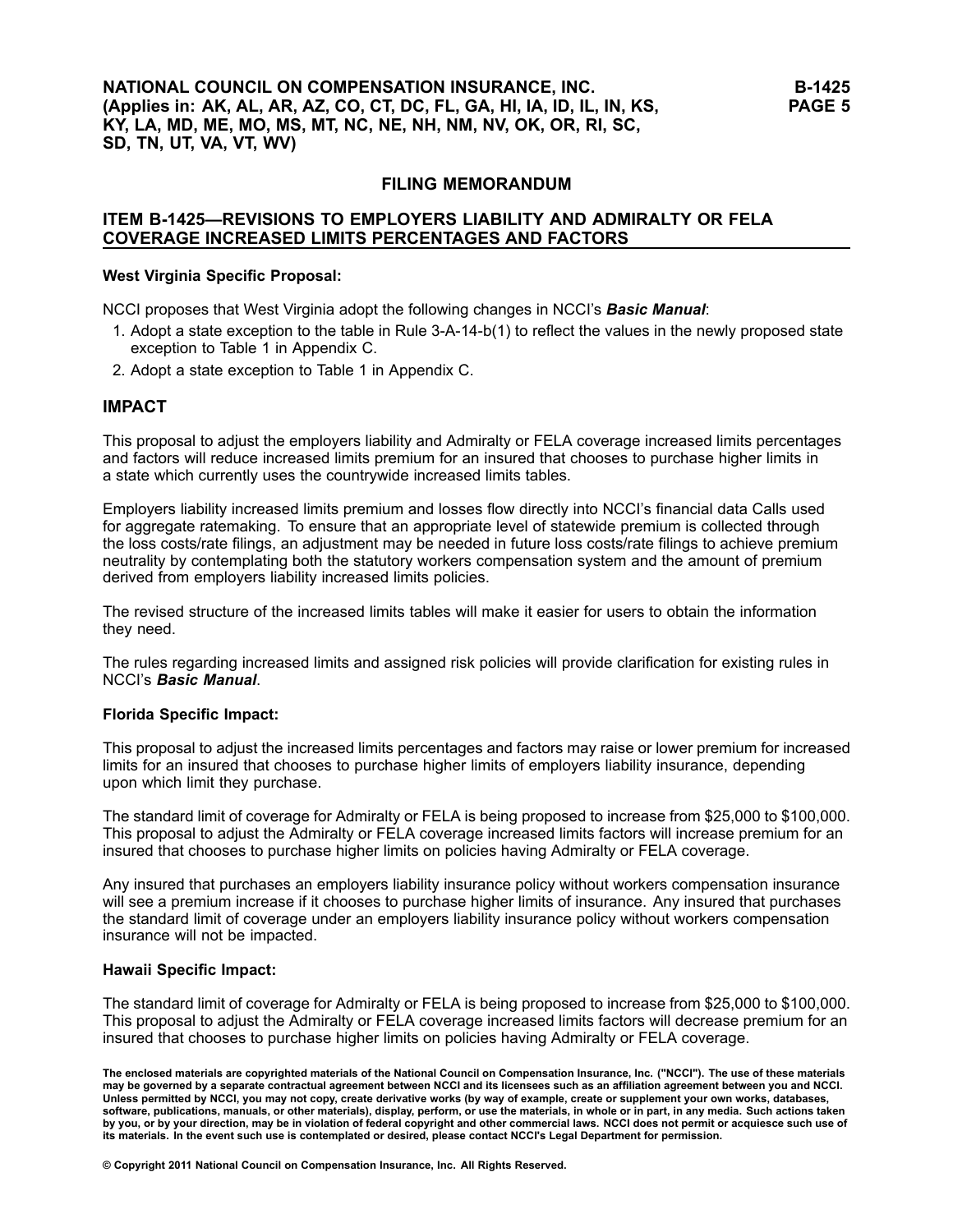### **NATIONAL COUNCIL ON COMPENSATION INSURANCE, INC. (Applies in: AK, AL, AR, AZ, CO, CT, DC, FL, GA, HI, IA, ID, IL, IN, KS, KY, LA, MD, ME, MO, MS, MT, NC, NE, NH, NM, NV, OK, OR, RI, SC, SD, TN, UT, VA, VT, WV)**

### **FILING MEMORANDUM**

## **ITEM B-1425—REVISIONS TO EMPLOYERS LIABILITY AND ADMIRALTY OR FELA COVERAGE INCREASED LIMITS PERCENTAGES AND FACTORS**

#### **Louisiana Specific Impact:**

This proposal to adjust the Admiralty or FELA coverage increased limits factors will increase premium slightly for an insured that chooses to purchase higher limits on policies having Admiralty or FELA coverage. An exception is that the minimum premium for employers liability increased limits will decrease.

#### **Virginia Specific Impact:**

The standard limit of coverage for Admiralty or FELA is being proposed to increase from \$25,000 to \$100,000. This proposal to adjust the Admiralty or FELA coverage increased limits factors will increase premium for an insured that chooses to purchase higher limits on policies having Admiralty or FELA coverage. An exception is that the minimum premium for employers liability increased limits will decrease.

### **IMPLEMENTATION**

The following exhibits detail the changes required in NCCI's *Basic Manual*:

- 1. **Exhibit 1** shows the changes to Rule 3-A-14—Limits of Liability
- 2. **Exhibit 2** shows the discontinuation of Appendix C—Table 1—Increased Limits Percentages, and Table 1A—Minimum Premium for Increased Limits
- 3. **Exhibit 3** shows the newly proposed Appendix C—Table 1, Minimum Premium and Increased Limits **Percentages**
- 4. **Exhibit 4** shows the changes to Appendix C—Table 2, Minimum Premium and Increased Limits Factors for Admiralty or FELA coverage
- 5. **Exhibit 5** shows the changes to state exceptions to rules and/or tables, if applicable

The enclosed materials are copyrighted materials of the National Council on Compensation Insurance, Inc. ("NCCI"). The use of these materials<br>may be governed by a separate contractual agreement between NCCI and its license Unless permitted by NCCI, you may not copy, create derivative works (by way of example, create or supplement your own works, databases, software, publications, manuals, or other materials), display, perform, or use the materials, in whole or in part, in any media. Such actions taken by you, or by your direction, may be in violation of federal copyright and other commercial laws. NCCI does not permit or acquiesce such use of its materials. In the event such use is contemplated or desired, please contact NCCI's Legal Department for permission.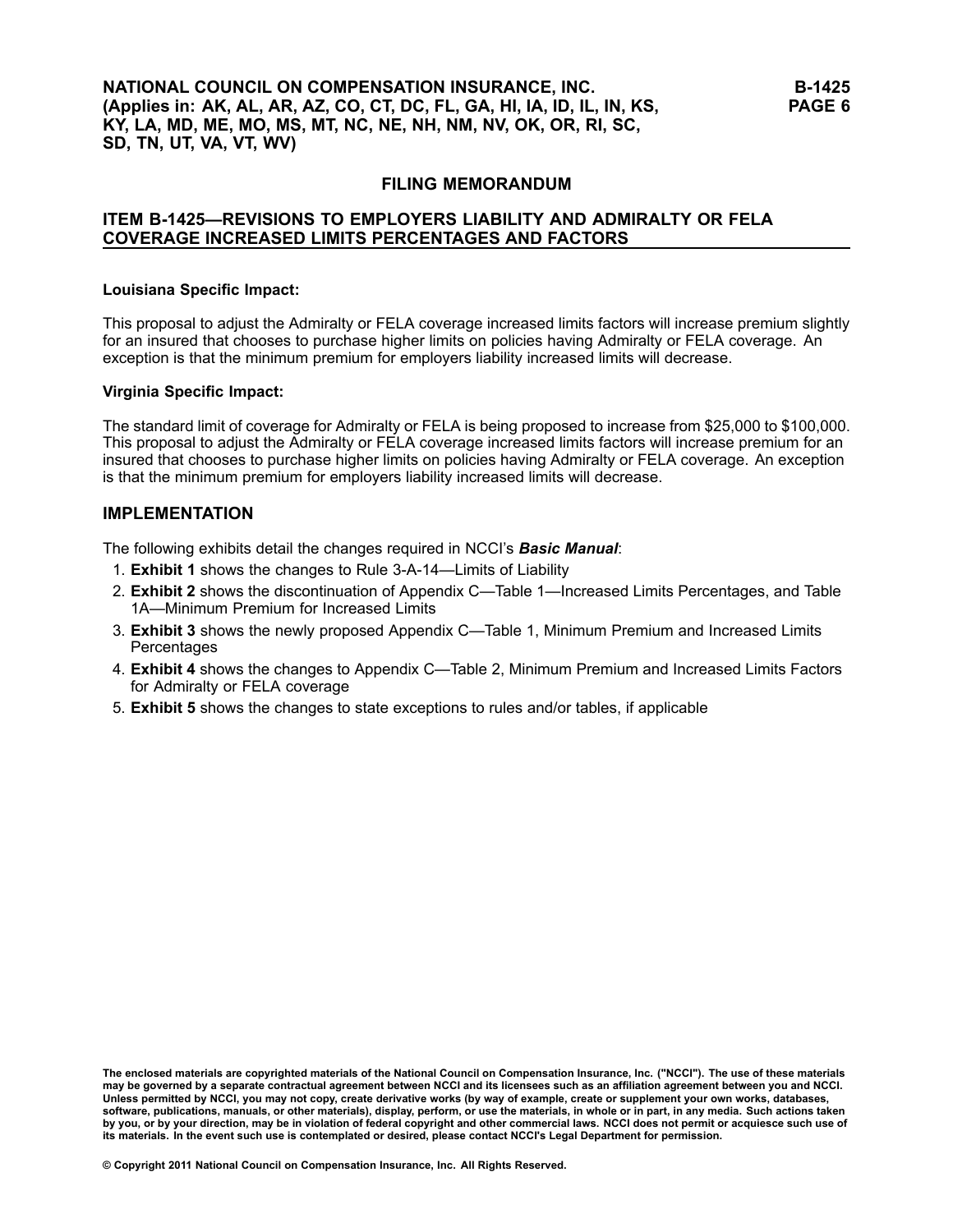## **ITEM B-1425—REVISIONS TO EMPLOYERS LIABILITY AND ADMIRALTY OR FELA COVERAGE INCREASED LIMITS PERCENTAGES AND FACTORS**

## **EXHIBIT 1**

### **BASIC MANUAL—2001 EDITION RULE 3–RATING DEFINITIONS AND APPLICATION OF PREMIUM ELEMENTS A. EXPLANATION AND APPLICATION**

### **14. Limits of Liability**

#### *Refer to Rule 4-G for additional rules applicable to assigned risk policies.*

### **a. Standard Limits of Liability**

Standard limits of liability apply to [Employers](/manuscript/hyperlink.asp?docid=Glossary-EmployersLiabilityInsurance&manualtitle=glossary) Liability Insurance:

- •With or without Workers Compensation Insurance
- •For employees subject to Voluntary [Compensation](/manuscript/hyperlink.asp?docid=Glossary-VoluntaryCompensation&manualtitle=glossary) Insurance
- •For operations subject to USL&HW Act
- •For damages under admiralty law or FELA

**Note:** All references to FELA in this rule or other rules in this manual do not apply to assigned risk policies because FELA is not an available coverage in the residual market. *Refer to Rule 4-G regarding available coverages for assigned risk policies.*

### **(1) Bodily Injury by Accident**

Bodily Injury by Accident (each accident limit) applies to all bodily injury resulting from <sup>a</sup> single accident.

### **(2) Bodily Injury by Disease**

Bodily Injury by Disease is represented by two limits:

#### •**Each Employee Limit**

Each Employee Limit is the maximum amount of damages that an insurer will pay for <sup>a</sup> single employee during the [policy](/manuscript/hyperlink.asp?docid=Glossary-PolicyYear&manualtitle=glossary) year. It applies as <sup>a</sup> separate limit to bodily injury by disease to any one employee.

•**Policy Limit**

> Policy Limit is an aggregate limit that applies to all bodily injury occurring from disease during the term of the policy, regardless of the number of employees who are injured by disease. An aggregate limit is the maximum amount of damages that an insurer will pay during the policy year.

#### **Table for Standard Limits**

|                           | <b>Employers Liability, Voluntary</b><br><b>Compensation, USL&amp;HW Act</b><br>and Extensions | <b>Admiralty Law and FELA</b> |
|---------------------------|------------------------------------------------------------------------------------------------|-------------------------------|
| Bodily Injury by Accident | \$100,000—each accident                                                                        | \$100,000                     |
| Bodily Injury by Disease  | \$100,000—each employee                                                                        | Not applicable                |
| Bodily Injury by Disease  | \$500,000-policy limit                                                                         | \$100,000                     |

### **b. Increased Limits of Liability**

Except for FELA and/or Admiralty coverage for assigned risk policies as described in Rule 3-A.,14.b.(4)(c), increased Limits of Liability are available under Part Two—Employers Liability. Accordingly, the standard limits may be increased.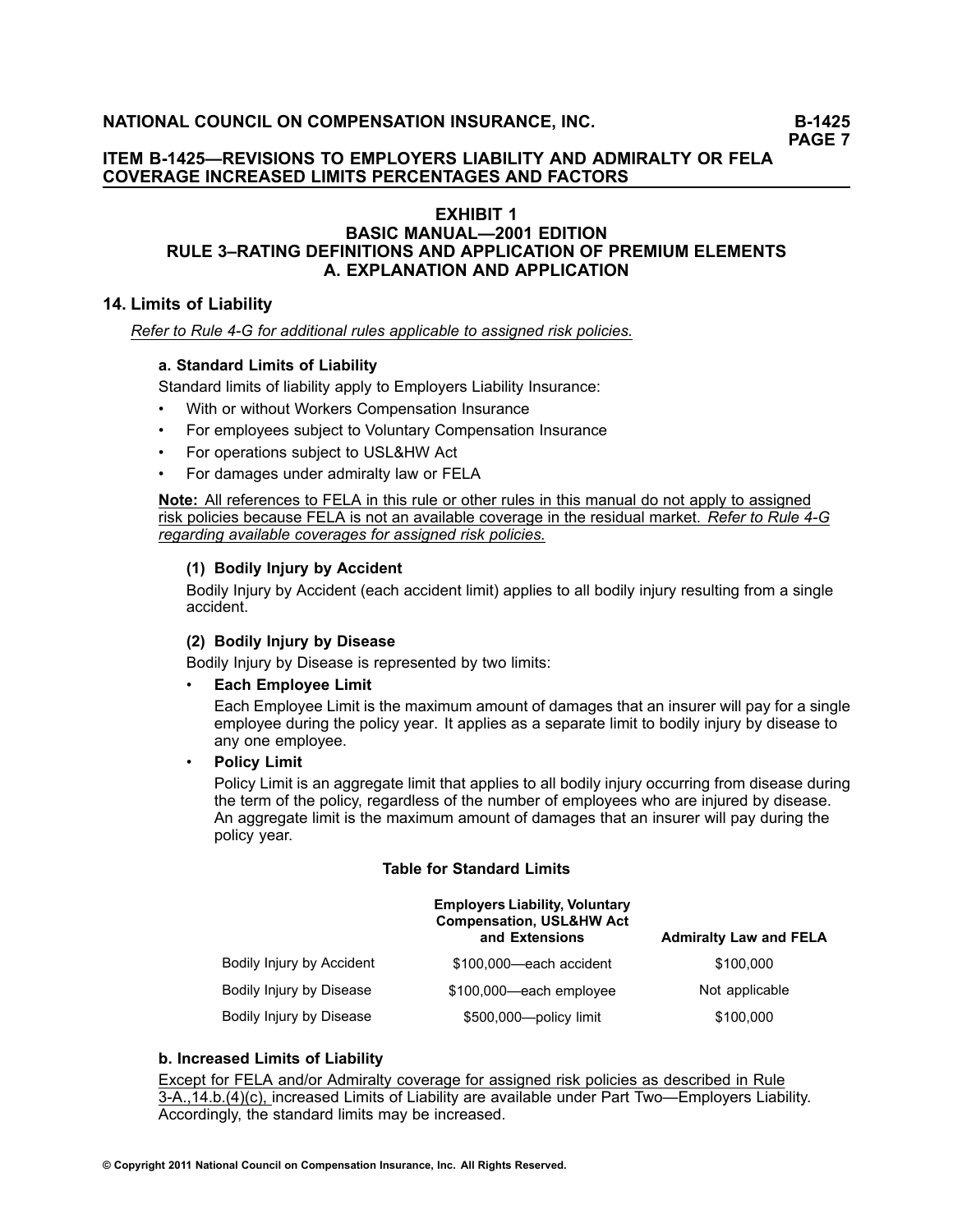### **ITEM B-1425—REVISIONS TO EMPLOYERS LIABILITY AND ADMIRALTY OR FELA COVERAGE INCREASED LIMITS PERCENTAGES AND FACTORS**

### **EXHIBIT 1 (CONT'D) BASIC MANUAL—2001 EDITION RULE 3–RATING DEFINITIONS AND APPLICATION OF PREMIUM ELEMENTS A. EXPLANATION AND APPLICATION**

Any additional premium for increased limits must be calculated before application of:

- •Expense constant-s-
- •Experience rating modification
- •Merit rating modification
- •ARAP surcharge factor *(refer to Rule 4-E)*
- •[Schedule](/manuscript/hyperlink.asp?docid=Glossary-ScheduleRating&manualtitle=glossary) rating modification
- •Premium discount
- •Retrospective rating adjustment
- •Deductible credit-s-

### **(1) Standard Policy**

Employers Liability (E/L) Increased Limits PercentageFactor-is a percentagefactor-that is applied to the manual premium if the employer chooses to increase its standard limits under Part Two—Employers Liability.

If the limits of liability under Part Two are increased:

- (a) The limits of liability must be the same for all states specified in Item 3A of the Information Page of the policy.
- (b) The additional premium for increased limits must be determined by multiplying the total manual premium by the percentage in Table 1 in Appendix C–the–Table for Increased Limits.
- (c) In competitive rating jurisdictions, the additional premium must not be less than the minimum premium, if any, filed by or on behalf of the carrier and approved for use by the appropriate insurance regulatory authority.
- (d) In administered pricing jurisdictions, the additional premium must not be less than the minimum premium shown in Table 1 in Appendix C-the-Table for Increased Limits.
- (e) For assigned risk policies, the additional premium must not be less than the minimum premium shown in Table 1 in Appendix C the Table for Increased Limits.
- (f) The minimum premium for increased limits is in addition to the policy minimum premium at standard limits of liability and applies although coverage for increased limits may have been added during the policy term. *Refer to Rule 3-A-16-b for additional minimum premium information.*

*Refer to the [User's](/manuscript/hyperlink.asp?docid=UsersGuide-G-Examples-Rule3-A-14-b-1-f) Guide for an example.*

(g) When more than one state is insured on the same policy:

- • The applicable increased limits minimum premium for the policy is that of the state with the highest increased limits minimum premium, or
- • No increased limits minimum premium applies to any of the states when the premium calculated for all states equals or exceeds the increased limits minimum premium for the state with the highest increased limits minimum premium. The combined increased limits premium for all states would apply.

*Refer to the [User's](https://www.ncci.com/onlinemanuals/default.aspx?ManualTitle=Basicusersguide&ManualURL=/Manuals/usersguide/national/UsersGuide.htm&ManualState=NATIONAL) Guide for examples.*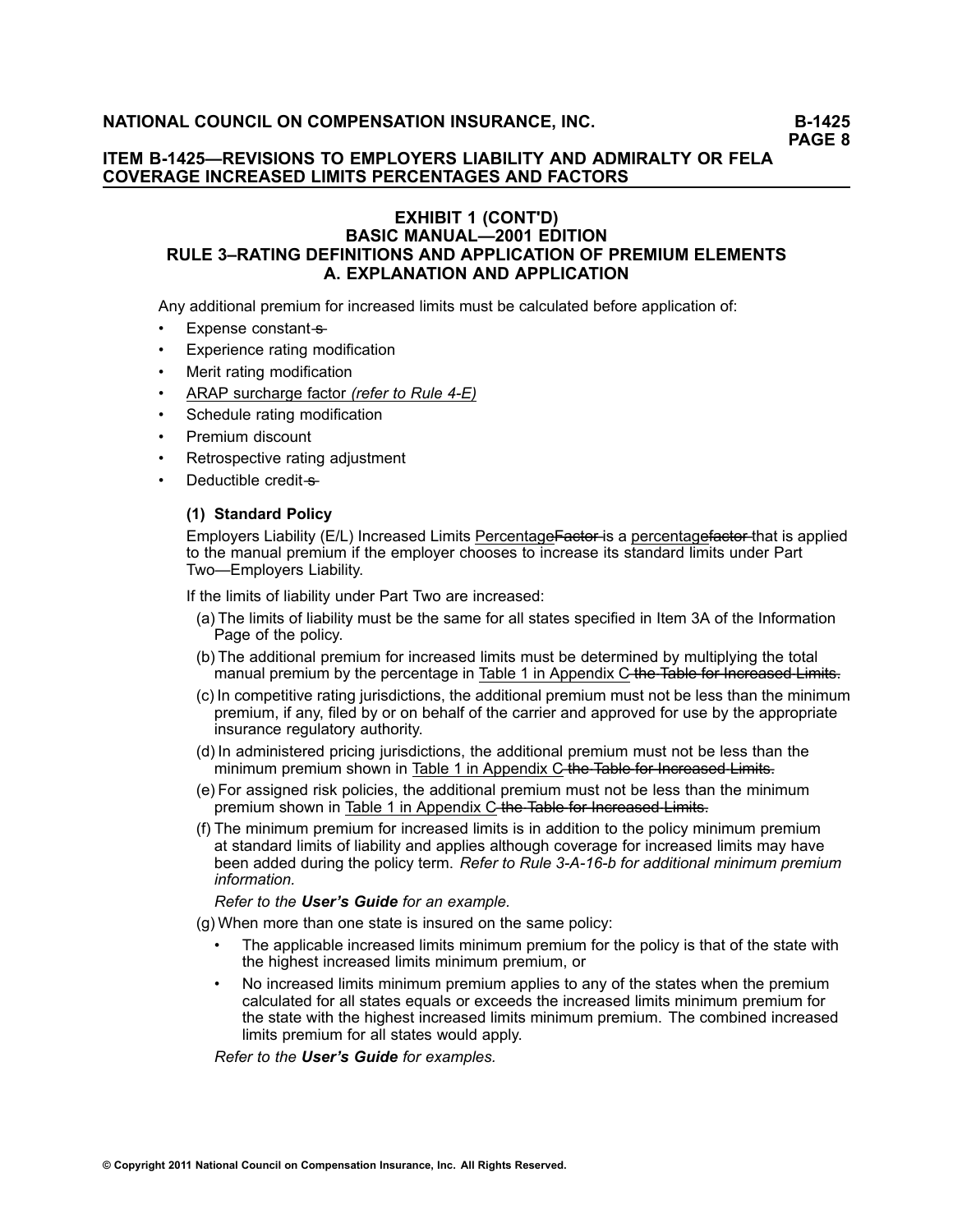### **ITEM B-1425—REVISIONS TO EMPLOYERS LIABILITY AND ADMIRALTY OR FELA COVERAGE INCREASED LIMITS PERCENTAGES AND FACTORS**

### **EXHIBIT 1 (CONT'D) BASIC MANUAL—2001 EDITION RULE 3–RATING DEFINITIONS AND APPLICATION OF PREMIUM ELEMENTS A. EXPLANATION AND APPLICATION**

#### **Table for Increased Limits\***

| <b>Limits of Liability</b> | Percentage          | Minimum Premium<br>for Increased Limits** |
|----------------------------|---------------------|-------------------------------------------|
| $(000$ omitted)            |                     |                                           |
| \$500/500/500              | $-1.70.8\%$         | $$400.00$ 75                              |
| 1,000/1,000/1,000          | <del>2.8</del> 1.1  | <del>150.00</del> 120                     |
| 2,000/2,000/2,000          | <del>4.3</del> 1.4  | <del>175.00</del> 140                     |
| 3,000/3,000/3,000          | <del>5.3</del> 1.6  | 200.00 160                                |
| 4,000/4,000/4,000          | $-6.118$            | <del>225.00</del> -180                    |
| 5,000/5,000/5,000          | $-6.82.0$           | <del>250.00</del> 200                     |
| 6,000/6,000/6,000          | $-7.42.2$           | 260.00 210                                |
| 7,000/7,000/7,000          | <del>7.9</del> 2.4  | <del>270.00</del> 220                     |
| 8,000/8,000/8,000          | <del>8.3</del> 2.6  | 280.00 230                                |
| 9,000/9,000/9,000          | <del>-8.7</del> 2.8 | <del>290.00</del> 240                     |
| 10,000/10,000/<br>10.000   | $-9.0.3.0$          | 300.00 250                                |

\**Refer to [Appendix](/manuscript/hyperlink.asp?docid=Basic2001AppendixC-TableI) C for additional limits values*.

\*\*In Hawaii, *refer to the carrier rate pages for minimum premium*.

#### **(2) Employers Liability Insurance—Without Workers Compensation Insurance**

- (a) The standard limits of employers liability insurance may be increased. If higher limits of liability apply, the premium is determined on the basis of the rates multiplied by the factors filed by or on behalf of the carrier and approval for their use is obtained from the appropriate insurance regulatory authority.
- (b) All references to employers liability insurance without workers compensation insurance in this rule or other rules in this manual do not apply to-residual market assigned risk policies in-**Exates where NCCL is the Plan Administrator-because employers liability insurance without** workers compensation insurance is not available in the residual market.

#### **(3) Voluntary Compensation Insurance**

- (a) The standard limits under Part Two—Employers Liability Insurance for employees subject to Voluntary Compensation Insurance may be increased.
- (b) The premium for the increased limits must be determined by using Table 1 in Appendix  $C<sub>+</sub>$ Table for Increased Limits provided in Rule 3 A 14 b(1) above.

### **(4) Admiralty Law—/ or FELA**

- (a) The total premium including the additional premium for increased limits must be determined by applying the factor in the Table for Increased Limits provided below, or Table 2 in Appendix C, to the total premium for Admiralty or FELA classifications.
- (b) The minimum premium for increased limits is in addition to the policy minimum premium at standard limits of liability, and applies although coverage for increased limits may have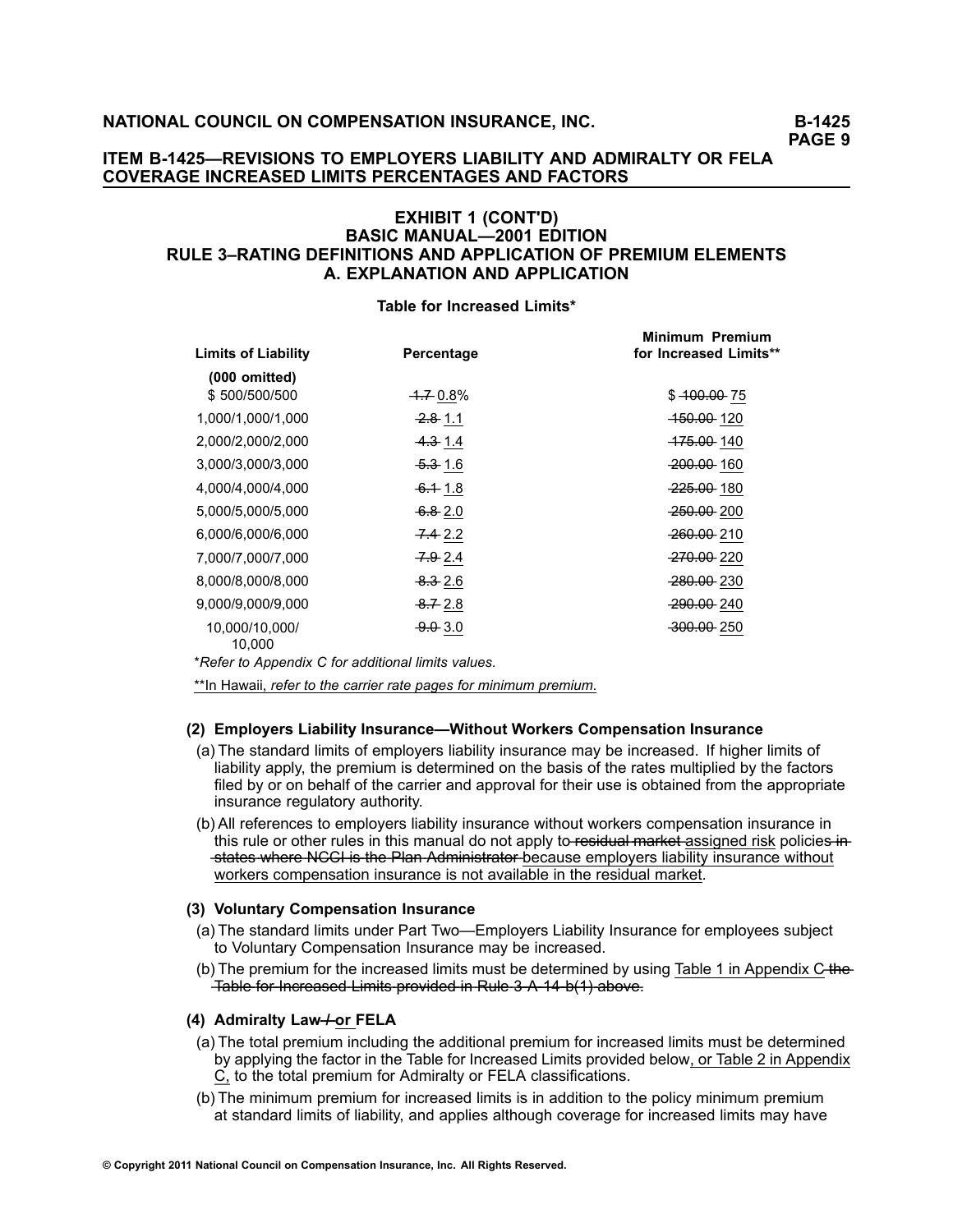### **ITEM B-1425—REVISIONS TO EMPLOYERS LIABILITY AND ADMIRALTY OR FELA COVERAGE INCREASED LIMITS PERCENTAGES AND FACTORS**

### **EXHIBIT 1 (CONT'D) BASIC MANUAL—2001 EDITION RULE 3–RATING DEFINITIONS AND APPLICATION OF PREMIUM ELEMENTS A. EXPLANATION AND APPLICATION**

been added during the policy term. *Refer to Rule [3-A-16-b](/manuscript/hyperlink.asp?docid=Basic2001rule3-A&manualtitle-basicrewritexml) for additional minimum premium information.*

(c) For assigned risk policies:

- 1) Increased limits of liability for Employers Liability insurance are not available for Admiralty coverage, although the standard limit of liability is available for such coverage.
- 2) Employers Liability insurance is not available for FELA coverage; therefore, increased limits of liability are also not available for FELA coverage.
- 3) Rule 3-A-14-b(4)—Table for Limits and Appendix C—Table 2 do not apply.

*Refer to Rule 4-G regarding available coverages for assigned risk policies.*

|                              |                      | <b>Factor</b>        | <b>Minimum Premium**</b> |                |  |  |  |  |
|------------------------------|----------------------|----------------------|--------------------------|----------------|--|--|--|--|
| Limit per<br><b>Accident</b> | Program I            | Program II           | Program I                | Program II     |  |  |  |  |
| \$100,000                    | 1.00                 | 1.00                 | \$4450                   | \$2300         |  |  |  |  |
| 450,000                      | 4.17                 | 4.15                 | 419                      | 238            |  |  |  |  |
| 200,000                      | <del>1.30</del> 1.31 | <del>1.28</del> 1.26 | <del>123</del> 75        | $-246 - 100$   |  |  |  |  |
| 300,000                      | <del>1.51</del> 1.47 | <del>1.48</del> 1.41 | <del>-129</del> 75       | 258-100        |  |  |  |  |
| 400.000                      | <del>1.68</del> 1.56 | <del>1.63</del> 1.50 | 43475                    | <b>268-100</b> |  |  |  |  |
| 500,000                      | <del>1.80</del> 1.60 | <del>1.75</del> 1.54 | <del>138</del> 75        | <b>276</b> 100 |  |  |  |  |
| 1,000,000                    | 1.77                 | 1.70                 | 120                      | 150            |  |  |  |  |
| 5,000,000                    | 2.13                 | 2.04                 | 200                      | 250            |  |  |  |  |
| 10,000,000                   | 2.20                 | 2.11                 | 250                      | 300            |  |  |  |  |
|                              |                      |                      |                          |                |  |  |  |  |

### $Table for **Hence and Limits***$

*\*Refer to [Appendix](/manuscript/hyperlink.asp?docid=Basic2001AppendixC-TableII) C for additional limits values.*

\*\*In Hawaii, *refer to the carrier rate pages for minimum premium*.

#### **(5) USL&HW Act and Extensions of the USL&HW Act**

Rule 3-A-14-b(1)-above-applies to policies that include coverage for the USL&HW Act and/or its extensions.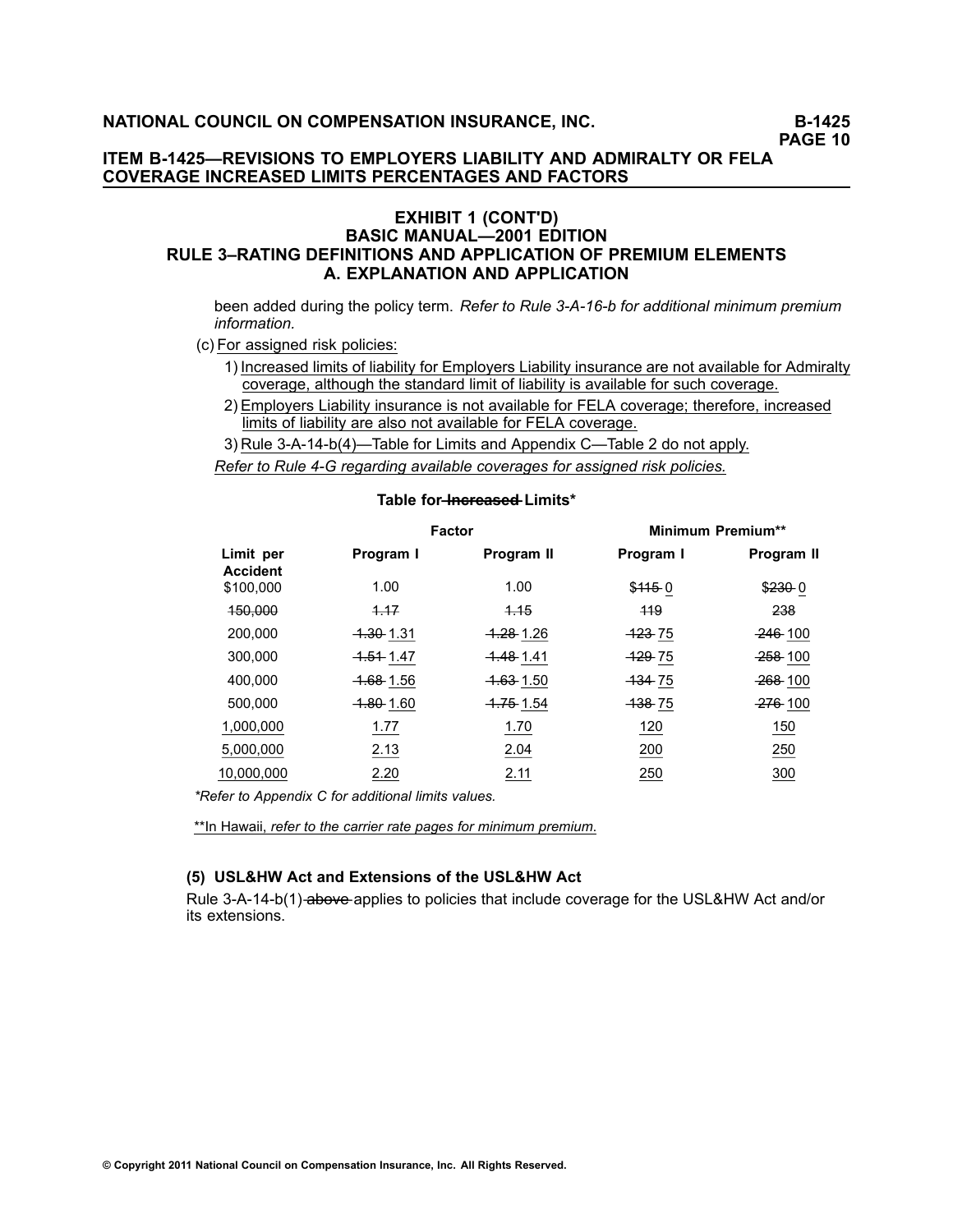## **ITEM B-1425—REVISIONS TO EMPLOYERS LIABILITY AND ADMIRALTY OR FELA COVERAGE INCREASED LIMITS PERCENTAGES AND FACTORS**

### **EXHIBIT 2 BASIC MANUAL—2001 EDITION APPENDIX C**

#### **—T—A—B—L—E—1—W——O—R—K—E—R—S—C—O—M—P—E—N—S—A—T—I—O—N—A—N—D—E—M—P—L—O—Y—E—R—S—L—I—A—B—I—L—I—T—Y—I——N—C—R—E—A—S—E—D—L—I—M—I—T—S —P—E—R—C—E—N—T—A—G—E—S**

|                                 |        | 500                 |       | 1,000 2,000      | 3,000 | 4,000 5,000 |                  |                  | 6,000 7,000 8,000 |                  |                  |                  |                 |                      |                  |                  |                                     |                  |                  | 9,000 10,000 15,000 20,000 25,000 30,000 35,000 40,000 45,000 50,000 |
|---------------------------------|--------|---------------------|-------|------------------|-------|-------------|------------------|------------------|-------------------|------------------|------------------|------------------|-----------------|----------------------|------------------|------------------|-------------------------------------|------------------|------------------|----------------------------------------------------------------------|
|                                 | 400    | $\theta$ . $\theta$ | 0.6   | $\overline{+3}$  | 4.8   | 2.20        | $\overline{2.5}$ | $2 - 7$          | 2.8               | 2.9              | $\overline{3.0}$ | 3.4              | 3.4             | 3.6                  | 3.7              | 3.8              | 3.9                                 | 4.0              | 4.1              | 4.2                                                                  |
|                                 | 200    | 0.5                 | 4.10  | 4.8              | 2.3   | 2.70        | 3.0              | 3.2              | 3.3               | 3.4              | 3.5              | 3.6              | 3.9             | 4.1                  | 4.2              | 4.3              | 4.4                                 | 4.5              | 4.6              | $\overline{4.7}$                                                     |
|                                 | 300    | 0.9                 | $+50$ | $\overline{2.2}$ | 2.7   | 3.10        | $\overline{3.4}$ | $\overline{3.6}$ | $\overline{3.7}$  | $\overline{3.8}$ | $\overline{3.9}$ | 4.0              | $\overline{43}$ | $\overline{4.5}$     | 4.6              | $\overline{4.7}$ | 4.8                                 | 4.9              | 5.0              | 5.1                                                                  |
|                                 | 400    | $4-3$               | 4.90  | 2.6              | 3.1   | 3.50        | 3.8              | 4.0              | 4.1               | 4.2              | 4.3              | 4.4              | 4.7             | 4.9                  | 5.0              | 5.1              | 5.2                                 | 5.3              | $5-4$            | 5.5                                                                  |
|                                 | 500    | $+7$                | 2.30  | 3.0              | 3.5   | 3.90        | 4.2              | 4.4              | 4.5               | 4.6              | 47               | 4.8              | $5-1$           | $5-3$                | $5-4$            | 5.5              | 5.6                                 | $5-7$            | 5.8              | 5.9                                                                  |
| Bodily                          | 4,000  |                     | 2.80  | 3.5              | 4.0   | 4.40        | 4.7              | 4.9              | 5.0               | 5.1              | 5.2              | 5.3              | 5.6             | 5.8                  | 5.9              | $6.\theta$       | $6-1$                               | 6.2              | 6.3              | 6.4                                                                  |
| Injury by<br>Accident           | 2.000  |                     |       | 4.3              | 4.8   | 5.20        | 5.5              | $5 - 7$          | 5.8               | 5.9              | $6.\theta$       | 6.1              | 6.4             | 6.6                  | 6.7              | 6.8              | 6.9                                 | 7.0              | 7.1              | 7.2                                                                  |
| Each                            | 3,000  |                     |       |                  | 5.3   | 5.70        | 6.0              | 6.2              | 6.3               | $6-4$            | 6.5              | 6.6              | 6.9             | 7.1                  | 7.2              | 7.3              | 7.4                                 | 7.5              | 7.6              | 7.7                                                                  |
| Accident<br>Limit and           | 4,000  |                     |       |                  |       | 6.10        | 6.4              | 6.6              | 6.7               | 6.8              | 6.9              | 7.0              | 7.3             | $7-5$                | 7.6              | 7.7              | 78                                  | 7.9              | 8.0              | 8.1                                                                  |
| Bodily                          | 5.000  |                     |       |                  |       |             | 6.8              | 7.0              | 7.1               | 7.2              | 7.3              | 7.4              | 7.7             | 7.9                  | 8.0              | 8.1              | 8.2                                 | 8.3              | $8-4$            | 8.5                                                                  |
| Injury by                       | 6.000  |                     |       |                  |       |             |                  | 74               | 7.5               | 7.6              | 7.7              | 78               | 8.1             | 8.3                  | 8.4              | 8.5              | 8.6                                 | $\overline{8.7}$ | 8.8              | $\overline{8.9}$                                                     |
| <b>Disease</b><br>Each          | 7,000  |                     |       |                  |       |             |                  |                  | 7.9               | 8.0              | $8-1$            | 8.2              | 8.5             | $8 - 7$              | 8.8              | 8.9              | 9.0                                 | 9.1              | 9.2              | 9.3                                                                  |
| Employee                        | 8.000  |                     |       |                  |       |             |                  |                  |                   | 8.3              | 8.4              | 8.5              | 8.8             | 9.0                  | 9.1              | 9.2              | 9.3                                 | 9.4              | 9.5              | 9.6                                                                  |
| <b>Limit (\$000</b><br>Omitted) | 9,000  |                     |       |                  |       |             |                  |                  |                   |                  | $8 - 7$          | 8.8              | 9.1             | 9.3                  | 9.4              | 9.5              | 9.6                                 | 9.7              | 9.8              | 9.9                                                                  |
|                                 | 10.000 |                     |       |                  |       |             |                  |                  |                   |                  |                  | $\overline{9.0}$ | 9.3             | 9.5                  | $\overline{9.6}$ | 9.7              | 9.8                                 | $\overline{9.9}$ | $\frac{40.0}{x}$ | 10.10                                                                |
|                                 | 15.000 |                     |       |                  |       |             |                  |                  |                   |                  |                  |                  | 40.3            | 40.5                 | 40.60            | 40.70            | 40.80                               | 40.90            | 44.0             | 44.40                                                                |
|                                 | 20.000 |                     |       |                  |       |             |                  |                  |                   |                  |                  |                  |                 | 44.3                 | 44.40            | 44.50            | 41.60                               | 41.70            | 41.80            | 41.90                                                                |
|                                 | 25.000 |                     |       |                  |       |             |                  |                  |                   |                  |                  |                  |                 |                      |                  |                  | 12.10 12.20 12.30 12.40 12.50 12.60 |                  |                  |                                                                      |
|                                 | 30.000 |                     |       |                  |       |             |                  | $\sim$           |                   |                  | $\sim$           |                  | $\sim$          | $\ddot{\phantom{a}}$ |                  | 12.80            | 12.90                               | 43.0             |                  | 13.10 13.20                                                          |
|                                 | 35,000 |                     |       |                  |       |             |                  |                  |                   |                  |                  |                  |                 |                      |                  |                  | 13.40                               |                  |                  | 43.50 43.60 43.70                                                    |
|                                 | 40.000 |                     |       |                  |       |             |                  |                  |                   |                  |                  |                  |                 |                      |                  |                  |                                     | 43.90            | 44.0             | 44.10                                                                |
|                                 | 45.000 |                     |       |                  |       |             |                  |                  |                   |                  |                  |                  |                 |                      |                  |                  |                                     |                  |                  | 14.30 14.40                                                          |
|                                 | 50.000 |                     |       |                  |       |             |                  |                  |                   |                  |                  |                  |                 |                      |                  |                  |                                     |                  |                  | 44.70                                                                |

**-Bodily Injury by Disease: Policy Limit (\$000 Omitted)** 

Refer to Table 1A for Minimum Premiums.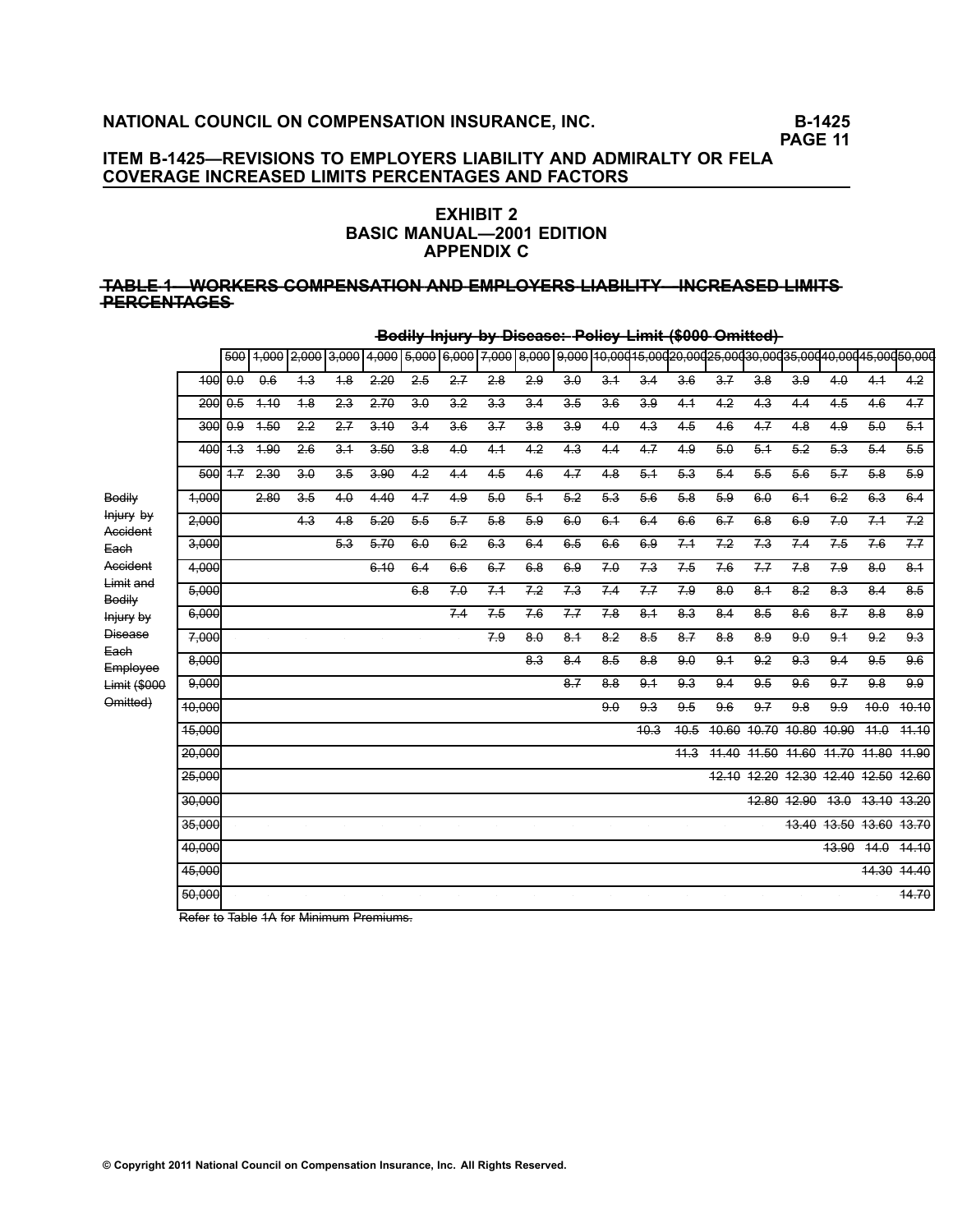## **ITEM B-1425—REVISIONS TO EMPLOYERS LIABILITY AND ADMIRALTY OR FELA COVERAGE INCREASED LIMITS PERCENTAGES AND FACTORS**

### **EXHIBIT 2 (CONT'D) BASIC MANUAL—2001 EDITION APPENDIX C**

### **HABLE 1A MINIMUM PREMIUM FOR INCREASED LIMITS**

Minimum Premium to be used when increasing the limits of employers liability under Part Two of a workers--compensation and employers liability policy.

| <b>LIMITS OF LIABILITY:</b>                                    |                                                                      |                                                                   |                                                                |                                                                      |                                                                   |                                                                                                                                                          |  |  |  |
|----------------------------------------------------------------|----------------------------------------------------------------------|-------------------------------------------------------------------|----------------------------------------------------------------|----------------------------------------------------------------------|-------------------------------------------------------------------|----------------------------------------------------------------------------------------------------------------------------------------------------------|--|--|--|
|                                                                | <b>ARE GREATER THAN:</b>                                             |                                                                   |                                                                | <b>BUT NOT MORE THAN:</b>                                            |                                                                   |                                                                                                                                                          |  |  |  |
| Bodily<br>Injury by<br>Accident<br>(Each<br>Accident<br>Limit) | Bodily<br>Injury by<br><b>Disease</b><br>(Each<br>Employee<br>Limit) | <b>Bodily</b><br>Injury by<br><b>Disease</b><br>(Policy<br>Limit) | Bodily<br>Injury by<br>Accident<br>(Each<br>Accident<br>Limit) | Bodily<br>Injury by<br><b>Disease</b><br>(Each<br>Employee<br>Limit) | <b>Bodily</b><br>Injury by<br><b>Disease</b><br>(Policy<br>Limit) | Minimum Premium for<br>Increased Limits                                                                                                                  |  |  |  |
| 100,000                                                        | 100,000                                                              | 500,000                                                           | 500,000                                                        | 500,000                                                              | 500,000                                                           | \$100                                                                                                                                                    |  |  |  |
| 500,000                                                        | 500,000                                                              | 500,000                                                           | 1,000,000                                                      | 1,000,000                                                            | 1,000,000                                                         | \$150                                                                                                                                                    |  |  |  |
| 1,000,000                                                      | 1,000,000                                                            | 4,000,000                                                         | 5,000,000                                                      | 5,000,000                                                            | 5,000,000                                                         | \$150 plus \$25 for each<br>1,000,000 or part thereof<br>in excess of a <b>Bodily</b><br><b>Injury by Disease (Policy</b><br><b>Limit)</b> of 1,000,000. |  |  |  |
| 5,000,000                                                      | 5,000,000                                                            | 5,000,000                                                         |                                                                |                                                                      |                                                                   | \$250 plus \$10 for each<br>1,000,000 or part thereof<br>in excess of a <b>Bodily</b><br><b>Injury by Disease (Policy</b><br>Limit) of 5,000,000.        |  |  |  |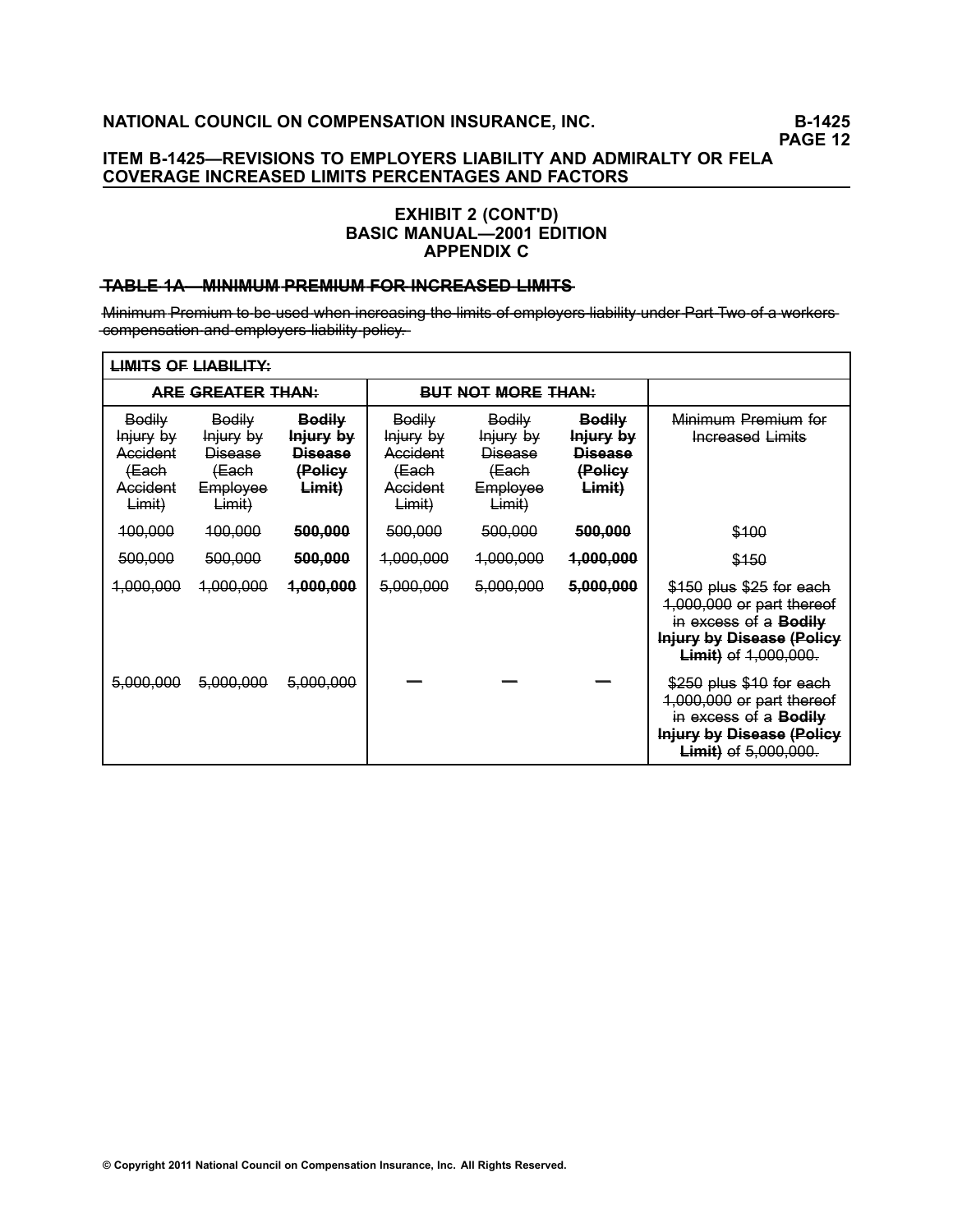### **ITEM B-1425—REVISIONS TO EMPLOYERS LIABILITY AND ADMIRALTY OR FELA COVERAGE INCREASED LIMITS PERCENTAGES AND FACTORS**

### **EXHIBIT 3**

#### **BASIC MANUAL—2001 EDITION**

#### **APPENDIX C**

### **(Applies in: AK, AR, AZ, CO, CT, DC, GA, HI, IA, ID, IN, KS, KY, MD, ME, MO, MS, MT, NC, NE, NH, NM, NV, RI, SC, SD, UT, VA, VT)**

#### **TABLE 1—WORKERS COMPENSATION AND EMPLOYERS LIABILITY—TABLE FOR MINIMUM PREMIUM AND INCREASED LIMITS PERCENTAGES**

**Bodily Injury by Disease: Policy Limit (\$000 Omitted)**

\*

|               | Loss<br>Limit | Minimum<br>Premium       | 500  | 1,000 | 2,000 | 3,000 | 4,000 | 5,000 | 6,000 | 7,000 | 8,000 | 9,000 | 10,000 |
|---------------|---------------|--------------------------|------|-------|-------|-------|-------|-------|-------|-------|-------|-------|--------|
| <b>Bodily</b> | 100           | $\overline{\phantom{0}}$ | 0.0% | 0.1%  | 0.2%  | 0.3%  | 0.4%  | 0.5%  | 0.6%  | 0.7%  | 0.8%  | 0.9%  | 1.0%   |
| Injury by     | 200           | \$75                     | 0.2% | 0.3%  | 0.4%  | 0.5%  | 0.6%  | 0.7%  | 0.8%  | 0.9%  | 1.0%  | 1.1%  | 1.2%   |
| Accident      | 300           | \$75                     | 0.4% | 0.5%  | 0.6%  | 0.7%  | 0.8%  | 0.9%  | 1.0%  | 1.1%  | 1.2%  | 1.3%  | 1.4%   |
| Each          | 400           | \$75                     | 0.6% | 0.7%  | 0.8%  | 0.9%  | 1.0%  | 1.1%  | 1.2%  | 1.3%  | 1.4%  | 1.5%  | 1.6%   |
| Accident      | 500           | \$75                     | 0.8% | 0.9%  | 1.0%  | 1.1%  | 1.2%  | 1.3%  | 1.4%  | 1.5%  | 1.6%  | 1.7%  | 1.8%   |
| Limit         | 1,000         | \$120                    |      | 1.1%  | 1.2%  | 1.3%  | 1.4%  | 1.5%  | 1.6%  | 1.7%  | 1.8%  | 1.9%  | 2.0%   |
| and           | 2,000         | \$140                    |      |       | 1.4%  | 1.5%  | 1.6%  | 1.7%  | 1.8%  | 1.9%  | 2.0%  | 2.1%  | 2.2%   |
| <b>Bodily</b> | 3,000         | \$160                    |      |       |       | 1.6%  | 1.7%  | 1.8%  | 1.9%  | 2.0%  | 2.1%  | 2.2%  | 2.3%   |
| Injury by     | 4,000         | \$180                    |      |       |       |       | 1.8%  | 1.9%  | 2.0%  | 2.1%  | 2.2%  | 2.3%  | 2.4%   |
| Disease       | 5,000         | \$200                    |      |       |       |       |       | 2.0%  | 2.1%  | 2.2%  | 2.3%  | 2.4%  | 2.5%   |
| Each          | 6,000         | \$210                    |      |       |       |       |       |       | 2.2%  | 2.3%  | 2.4%  | 2.5%  | 2.6%   |
| Employee      | 7,000         | \$220                    |      |       |       |       |       |       |       | 2.4%  | 2.5%  | 2.6%  | 2.7%   |
| Limit         | 8,000         | \$230                    |      |       |       |       |       |       |       |       | 2.6%  | 2.7%  | 2.8%   |
| \$000         | 9,000         | \$240                    |      |       |       |       |       |       |       |       |       | 2.8%  | 2.9%   |
| Omitted)      | 10,000        | \$250                    |      |       |       |       |       |       |       |       |       |       | 3.0%   |

The same minimum premium applies for all the Bodily Injury by Disease policy limits within the same row. For increased limits not displayed in the table, apply the minimum premium shown for the next highest limit published in the table. In Hawaii, *refer to the carrier rate pages for minimum premium*.